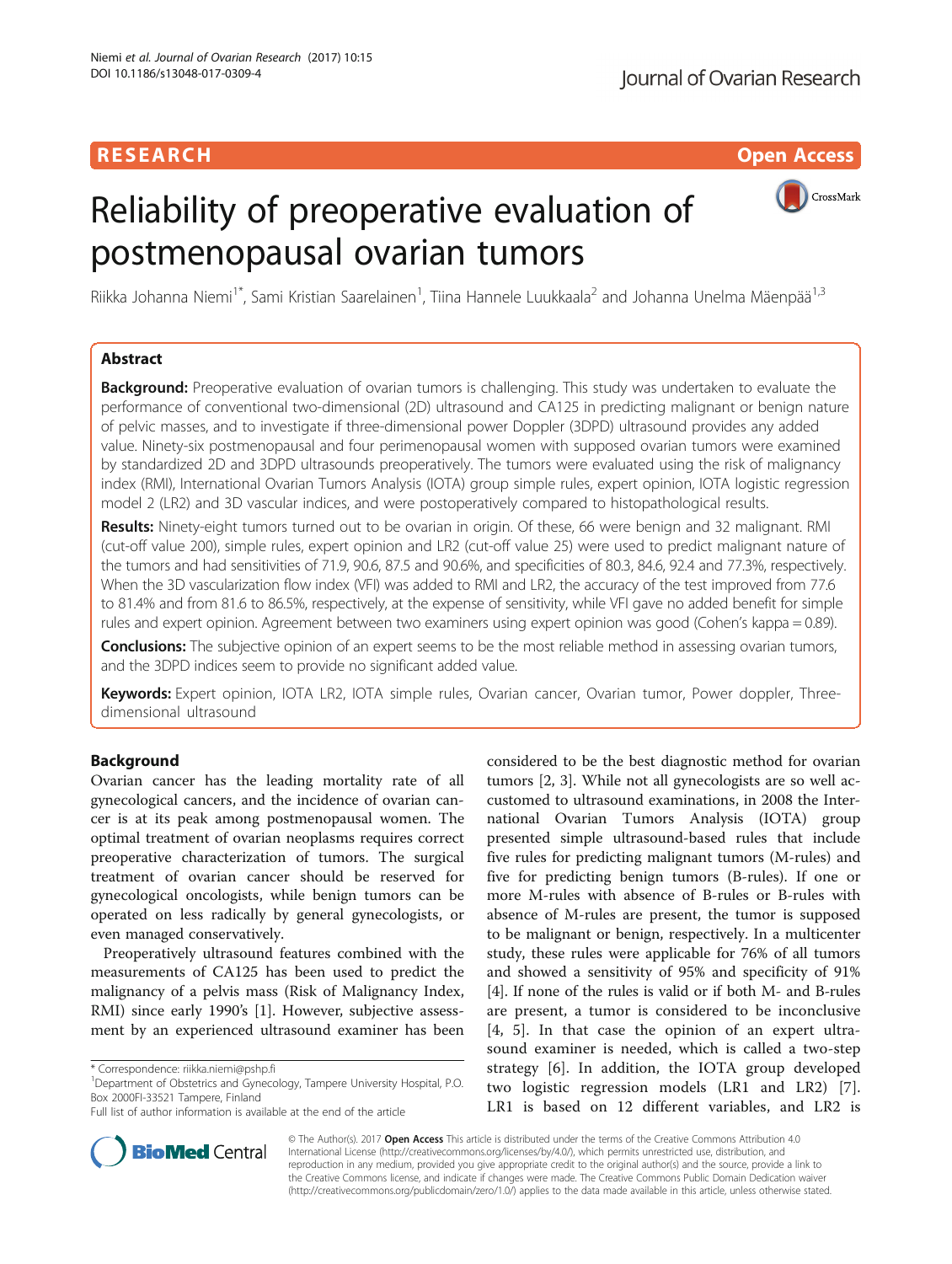based on 6, including patient history, clinical signs and ultrasound features. These models have shown sensitivities of 92–95% and 89–95% with specificities of 74–87% and 73–86% in detecting ovarian malignancies, respectively [\[8](#page-6-0)]. Nevertheless, in several studies, the impression of an expert ultrasound examiner has still been considered to be the best method, or at least equivalent to LR1 and LR2, for diagnosing ovarian pathology [\[8](#page-6-0), [9](#page-6-0)].

An increased density of microvessels and abnormal vascular tree of the tumor are characteristic of malignant ovarian processes [[10, 11\]](#page-6-0). These phenomena have given new insight for the use of three-dimensional (3D) ultrasound and 3D power Doppler (3DPD) in evaluating the vascularization of ovarian tumors to discriminate between benign and malignant tumors. Unfortunately, there are no clear cut-off rules for 3D ultrasound features, limiting their clinical utility [[12](#page-6-0)].

The purpose of this study was to examine if 3DPD ultrasound can offer additional benefits over conventional two-dimensional ultrasound and other diagnostic methods as a useful tool for predicting malignancy of an adnexal mass. The aim was to find the most applicable and reliable preoperative diagnostic approach for postmenopausal women.

## Methods

Between February 2011 and November 2014, one hundred women over 50 years of age presenting with an abnormal adnexal mass(es) at the Department of Obstetrics and Gynecology of Tampere University Hospital, were recruited to the study. All patients were destined for surgery. Overtly benign or malignant looking tumors like unilocular simple ovarian cysts and tumors associated with marked ascites (depth of the greatest pool over 10 cm) were excluded. In principle, the maximum allowed diameter of the tumors was 10 cm, allowing the entire tumor to be assessible transvaginally. However, there were five tumors, the maximum diameter of which exceeded 10 cm at the final examination, but it never exceeded 12 cm.

According to preoperative findings, the patients were operated on by either a gynecological oncologist or a general gynecologist, using either laparoscopic or open technique.

The patients were assessed within 2 weeks prior to surgery by vaginal two-dimensional (2D) and 3D ultrasound examination with power Doppler. In the case of bilateral ovarian tumors, both masses were examined, and the more complex tumor was assessed for the study. All ultrasound examinations were performed by an experienced gynecologist or the author R.J.N., using a Voluson 730 Expert unit (GE Medical Systems, Zipf, Austria) with a multifrequency transvaginal transducer

(5–9 MHz). A normal B-mode ultrasound assessment included the calculation of the size of the adnexal mass. The power Doppler settings were standardized: frequency, 6 MHz; power Doppler gain, -0.6; wall motion filter (WMF), low 1; pulse repetition filter (PRF), 0.6 kHz. The extent of vascularization of the tumor was described by a score from 1 to 4 ( $1 =$  no blood flow detected,  $4 = high blood flow detected$  [[13](#page-6-0)]. 3DPD was used to examine the ovarian tumor after the 2D evaluation. The acquisition sweep angle was set to 85°.

A serum sample was obtained preoperatively, and RMI was calculated by using the original formula of Jacobs et al. in which the serum CA125 level, ultrasound scan result and patient's menopausal status are taken into account [[1\]](#page-6-0). The ultrasound data were stored on a hard disk for later evaluation. Based on the ultrasound examination, the examiner classified the adnexal tumor as benign or malignant (expert opinion), immediately following the actual examination. From the 2D data, the tumors were classified by using the IOTA simple rules. If none of these rules applied or if both M- and B-rules were applicable, the tumor could not be classified. In such case, the tumor was evaluated subjectively by the examiner as benign or malignant.

The IOTA LR2 was implemented by using the Predictive IOTA models for ovarian cancer application software, version 2013 (App for IOS operating systems). In the LR2 model, the six variables used are age of the patient, presence/absence of ascites, presence/absence of papillations/papillary projections with blood flow, maximum diameter of the largest solid component, irregular cyst walls and presence/absence of acoustic shadows. This calculated model yields the probability of malignancy of an ovarian tumor.

The analyses of the stored 3D volumes were performed by the same investigator (R.J.N.) using a virtual organ computer-aided analysis (VOCAL™) imaging program and 4D-View software (GE Healthcare, v 9.1). The volume of each adnexal tumor was measured by manual delineation of the contour of the mass with a 15°-rotation step. Using the VOCAL software's histogram feature, three vascular indices were calculated from the adnexal tumors: vascularization index (VI), flow index (FI) and vascularization flow index (VFI). VI represents the number of vessels in the studied volume and is expressed as a percentage. FI reflects the intensity of blood flow at the time of the 3D sweep. VFI is interpreted to be a combination of VI and FI representing both vascularization and blood flow. FI and VFI are expressed as values ranging from 0 to 100 [\[12, 14, 15\]](#page-6-0).

To estimate the interobserver agreement, another experienced ultrasound examiner (S.K.S.) re-evaluated the stored ultrasound data and classified the malignancy of tumors (expert opinion), and analysed 3D volumes.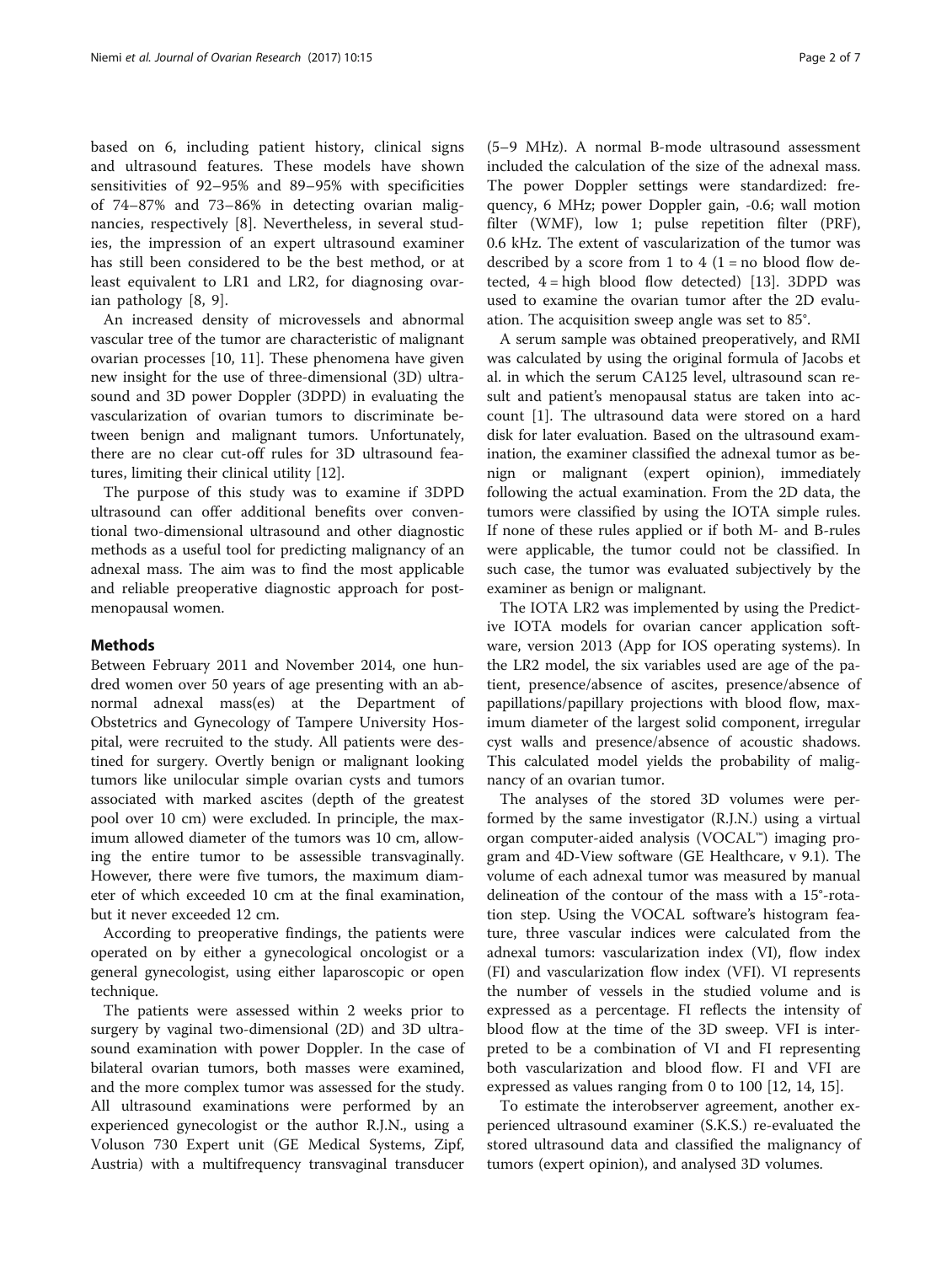The ultrasound examinations and off-line assessments were performed blinded for each other's results and the histopathological diagnoses while analyzing the tumors. The preoperative findings were finally compared to postoperative histopathological diagnoses. For the purpose of this analysis, the borderline and low grade ovarian tumors were classified as malignant because normally also they are staged surgically. All participants gave their informed consent to the study, which was approved by the Ethics Committee of Tampere University Hospital (ETL R10080, 6 August 2010).

#### Statistical analysis

No sample size calculation was performed due to the preliminary descriptive nature of this study. All data were analyzed using IBM SPSS Statistics for Windows, version 22 (Armonk, NY, IBM Corp.). The normality of the distributions of continuous variables was evaluated by Kolmogorov-Smirnov tests. Due to the skewness of the distributions, the comparisons of groups were performed using Mann-Whitney U-tests, and correlations were evaluated using Spearman's correlation tests. Receiver operating characteristics curves (ROC) were used for evaluating the performance of serum CA125, RMI, LR2 and 3D vascular indices as predictive tests for malignancy. The best cut-off values of the models were calculated in consideration of sensitivity, specificity, positive predictive value and negative predictive value. Binomial variables were evaluated by Fischer's exact tests or Pearson Chi-Square tests when appropriate.

The agreement of ultrasound features by both ultrasound examiners (R.J.N. and S.K.S.) was estimated by calculating the Cohen's kappa index. A kappa value of less than 0.20 indicates poor agreement, 0.21–0.40 moderate agreement, 0.61–0.80 good agreement and 0.81–1.00 very good agreement [\[16\]](#page-6-0). Interobserver agreement of 3DPD indices were analyzed by related-samples Wilcoxon signed rank test.

## Results

In 100 patients with supposed adnexal masses, the tumors of 98 patients turned out to be true ovarian tumors, while the remaining two were appendiceal in origin. Of the 98 ovarian tumors, sixty-six (67.3%) were benign, of which 19 were bilateral. Respectively, 32 (32.7%) of the tumors were malignant, of which six were bilateral. Of the malignant tumors, 17 were epithelial serous, five epithelial mucinous, and eight of other pathology. Two of the malignant tumors were metastases of intestinal cancer. The histologic diagnoses of adnexal masses are presented in Table 1.

The median age of the patients was 61 (range, 50–84) years. Tumor pathology did not depend on the age of the women or the bilaterality of the tumors. Three of

## Table 1 Histology of the tumors

| Histologic type                 | Number         | Percent |
|---------------------------------|----------------|---------|
| Benign                          | 66             | (67.3)  |
| Serous cystadenoma/adenofibroma | 39             |         |
| Fibroma/thecoma                 | 5              |         |
| Teratoma                        | 7              |         |
| Brenner tumor                   | 1              |         |
| Endometrioma                    | 3              |         |
| Mucinous cystadenoma            | 3              |         |
| Serous/hemorrhagic cyst         | 7              |         |
| Bizarre leiomyoma               | 1              |         |
| Malignant                       | 32             | (32.7)  |
| Epithelial tumors               |                |         |
| Serous                          |                |         |
| High grade                      | 9              |         |
| Low grade                       | 3              |         |
| <b>Borderline</b>               | 5              |         |
| Mucinous                        |                |         |
| Adenocarcinoma                  | 3              |         |
| <b>Borderline</b>               | $\overline{2}$ |         |
| Clear cell carcinoma            | 1              |         |
| Carcinosarcoma                  | $\overline{2}$ |         |
| Non-epithelial tumors           |                |         |
| Granulosa cell tumor            | 4              |         |
| Sertoli-Leydig cell tumor       | 1              |         |
| Metastatic <sup>a</sup>         | $\overline{2}$ |         |
| Total                           | 98             | (100.0) |

<sup>a</sup>Primary tumors: sigmoid carcinoma and carcinoma of the appendix

the women in the benign ovarian tumor group and one in the malignant group were in fact perimenopausal, because they had experienced menstrual bleeding during the previous 6 months. Systemic hormone replacement therapy was used before surgery by 17 women with benign tumors and by five with malignant tumors. The median body mass index was 26 (range, 20–44) for women with benign tumors and respectively 27 (range, 19–39) for women with malignant tumors. The median diameters of the tumors in the groups were 6 (range, 3–11) and 7 (range, 3–12) cm, respectively. The median serum CA125 levels were 15 (range, 6–127) and 50 (range, 9–3195) kU/L, respectively, and the difference between the groups was significant  $(p < 0.001)$ . The calculated median values of RMI for benign and malignant cases were 99 (range, 10–1143) and 360 (range, 27-7488), respectively  $(p < 0.001)$ . The age of the patients, body mass indexes and CA125 levels did not correlate with each other.

The performances of the assessed methods are given in Table [2](#page-3-0). Seventy-six (77.6%) of the tumors were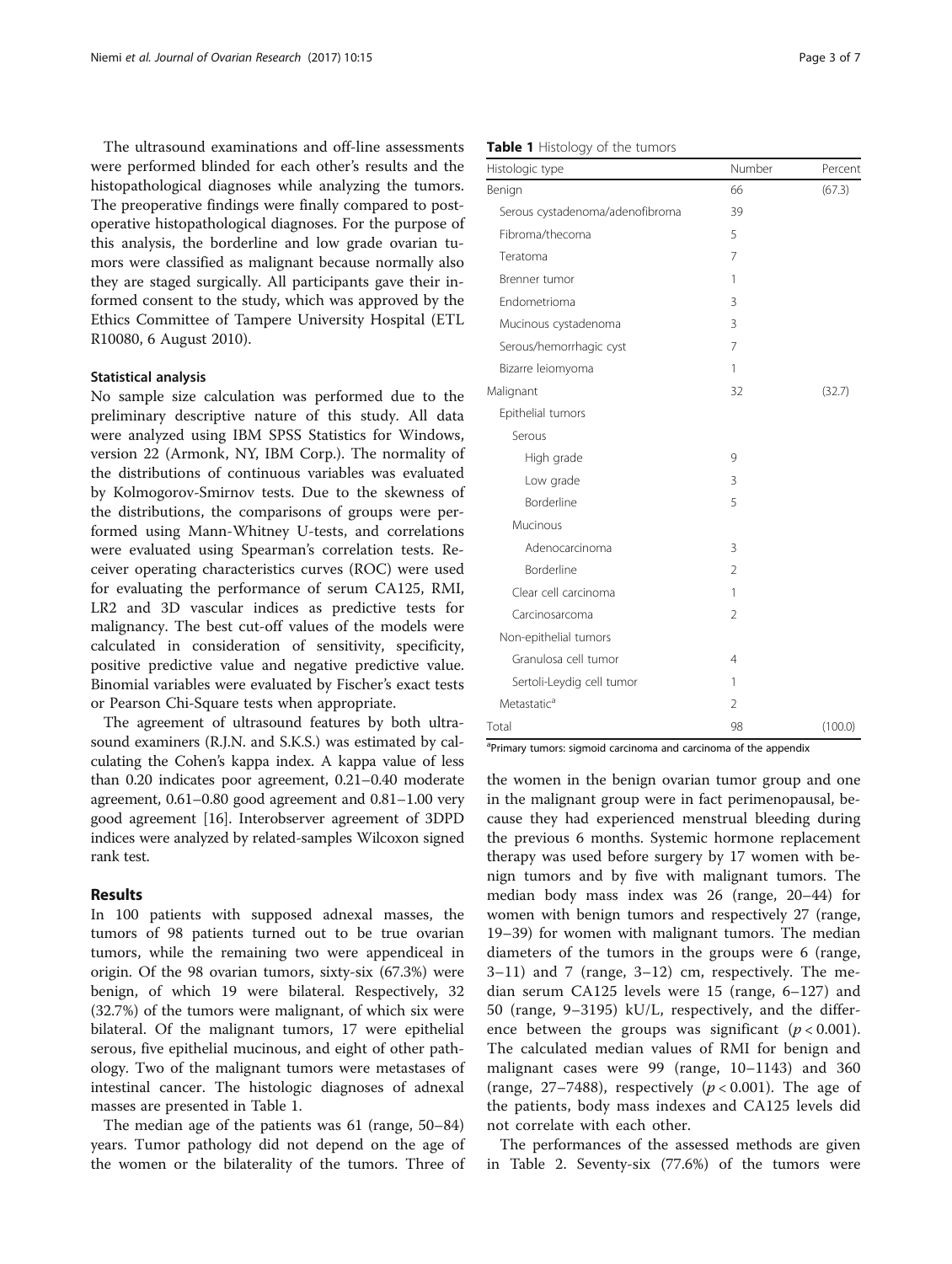<span id="page-3-0"></span>Table 2 Diagnostic performances of different methods at various cut-off values in detecting ovarian malignancy

| Diagnostic method<br>Cut-off value                               | Sensitivity<br>% | 95% CI         | Specificity<br>$\frac{0}{0}$ | 95% CI        | PPV<br>$\%$ | 95% CI        | <b>NPV</b><br>$\%$ | 95% CI        | Accuracy<br>% |
|------------------------------------------------------------------|------------------|----------------|------------------------------|---------------|-------------|---------------|--------------------|---------------|---------------|
| Serum CA125 (kU/L) $\rightarrow$ Area under the ROC curve = 0.80 |                  |                |                              |               |             |               |                    |               |               |
| 24                                                               | 71.9             | $53.3 - 86.3$  | 78.8                         | 67.0-87.9     | 62.2        | $44.8 - 77.5$ | 85.3               | 73.8-93.0     | 76.5          |
| 35                                                               | 59.4             | $40.6 - 76.3$  | 84.9                         | 73.9-92.5     | 65.5        | $45.7 - 82.1$ | 81.2               | 69.9-89.6     | 76.5          |
| $RM \rightarrow$ Area under the ROC curve = 0.81                 |                  |                |                              |               |             |               |                    |               |               |
| 200                                                              | 71.9             | $53.3 - 86.3$  | 80.3                         | 68.7-89.1     | 63.9        | $46.2 - 79.2$ | 85.5               | 74.2-93.1     | 77.6          |
| 220                                                              | 71.9             | $53.3 - 86.3$  | 83.3                         | $72.1 - 91.4$ | 67.7        | $49.5 - 82.6$ | 85.9               | 75.0-93.4     | 79.6          |
| Simple rules with expert opinion <sup>a</sup>                    | 90.6             | 75.0-98.0      | 84.6                         | 73.9-92.5     | 74.4        | 57.9-87.0     | 94.9               | 85.9-98.9     | 86.7          |
| Expert opinion                                                   | 87.5             | $71.0 - 96.5$  | 92.4                         | $83.2 - 97.5$ | 84.6        | $68.1 - 94.9$ | 93.9               | 85.0-98.3     | 90.8          |
| Tumor vascularity <sup>b</sup>                                   | 90.6             | 75.0-98.0      | 77.3                         | 65.3-86.7     | 65.9        | $50.1 - 79.5$ | 94.4               | 84.6-98.8     | 81.6          |
| LR2 (%) $\rightarrow$ Area under the ROC curve = 0.93            |                  |                |                              |               |             |               |                    |               |               |
| 10                                                               | 100.0            | $89.1 - 100.0$ | 36.4                         | 24.9-49.1     | 43.2        | $31.8 - 55.3$ | 100.0              | 85.8-100.0    | 57.1          |
| 25                                                               | 90.6             | 75.0-98.0      | 77.3                         | 65.3-86.7     | 65.9        | $50.1 - 79.5$ | 94.4               | 84.6-98.8     | 81.6          |
| 43                                                               | 81.3             | $63.6 - 92.8$  | 90.9                         | $81.3 - 96.6$ | 81.3        | $63.6 - 92.8$ | 90.9               | $81.3 - 96.6$ | 87.8          |

IOTA International Ovarian Tumor Analysis; CI Confidential interval; PPV Positive predictive value; NPV Negative predictive value; ROC Receiver operating characteristics; RMI Risk of malignancy index; LR2 Logistic regression model 2

<sup>a</sup>Two-step strategy: as a result of inconclusive findings by simple rules, the expert evaluates the tumor

b Two-dimensional ultrasound vascular score 1-2 vs 3-4

classifiable using the simple rules, and 68 of these (89.5%) were correctly classified. Incorrectly classified tumors were all false-positive malignant tumors, and their histopathological diagnoses were serous cystadenoma/-fibroma ( $n = 4$ ), thecoma ( $n = 2$ ), one serous cyst and one Brenner tumor each. The unclassifiable tumors  $(n = 22)$  were evaluated by expert opinion (R.J.N.), and 77.3% (17 of 22) were classified correctly.

The opinions of the experts (R.J.N. and S.K.S.) differed in five cases, including two serous and one mucinous cystadenoma, one teratoma, and one benign Brenner tumor. In addition, both experts failed in the case of two malignant tumors: one endometrioid adenocarcinoma FIGO Stage IA and one granulosa cell tumor. Two serous borderline cystadenomas were erroneously classified as benign. The interobserver agreement of the malignancy of tumors between both examiners was very good (Cohen's kappa = 0.89, 95% CI 0.79–0.98; percentage of agreement of correct classification = 87.8%).

The tumor vascularity as examined by 2D ultrasound was higher in malignant tumors compared to benign tumors ( $p < 0.001$ ). Predictions of tumor malignancy by scoring the vascularity yielded the same sensitivity (90.6%) as the simple rules with the expert opinion and LR2 with a cut-off value of 25. In comparison, 81.6% (80 of 98) of the tumors were classified correctly by vascularity assessment and LR2 (with a cut-off value 25), whereas the expert opinion correctly diagnosed 90.8% (89 of 98) of the cases. LR2 values and 3D vascular indices (VI, FI and VFI) were significantly different between benign and malignant tumors ( $p < 0.001$ ). VI and VFI were the most sensitive and specific 3DPD indices (Table 3), being at least as specific as RMI, simple rules and LR2 in detecting malignant tumors. The subjective evaluation of tumor vascularity by 2DPD was more sensitive and almost as specific and accurate as 3DPD vascular indices. When 2D vascularity scoring or LR2 was combined to simple rules with the expert opinion, the

Table 3 Diagnostic performances of three-dimensional power Doppler indices at different cut-off values in detecting ovarian malignancy

| 3DPD indices<br>Cut-off value                        | Sensitivity<br>% | 95%           | Specificity<br>$\%$ | 95%           | PPV<br>% | 95%<br>CI     | <b>NPV</b><br>% | 95%           | Accuracy<br>$\%$ |
|------------------------------------------------------|------------------|---------------|---------------------|---------------|----------|---------------|-----------------|---------------|------------------|
| VI (%) $\rightarrow$ Area under the ROC curve = 0.86 |                  |               |                     |               |          |               |                 |               |                  |
| 1.00                                                 | 67.7             | $48.6 - 83.3$ | 90.9                | 81.3-96.6     | 77.8     | $57.7 - 91.4$ | 85.7            | $75.3 - 92.9$ | 83.5             |
| $Fl \rightarrow$ Area under the ROC curve = 0.72     |                  |               |                     |               |          |               |                 |               |                  |
| 30                                                   | 83.9             | 66.3-94.6     | 51.5                | $38.9 - 64.0$ | 44.8     | $31.7 - 58.5$ | 87.2            | $72.6 - 95.7$ | 61.9             |
| $VFI \rightarrow Area$ under the ROC curve = 0.87    |                  |               |                     |               |          |               |                 |               |                  |
| 0.31                                                 | 71.0             | $52.0 - 85.8$ | 89.4                | 79.4-95.6     | 75.9     | $56.5 - 89.7$ | 86.8            | 76.4-93.8     | 83.5             |

3DPD Three-dimensional power Doppler; CI Confidential interval; PPV Positive predictive value; NPV Negative predictive value; ROC Receiver operating characteristics; VI Vascularization index; FI Flow index; VFI Vascularization flow index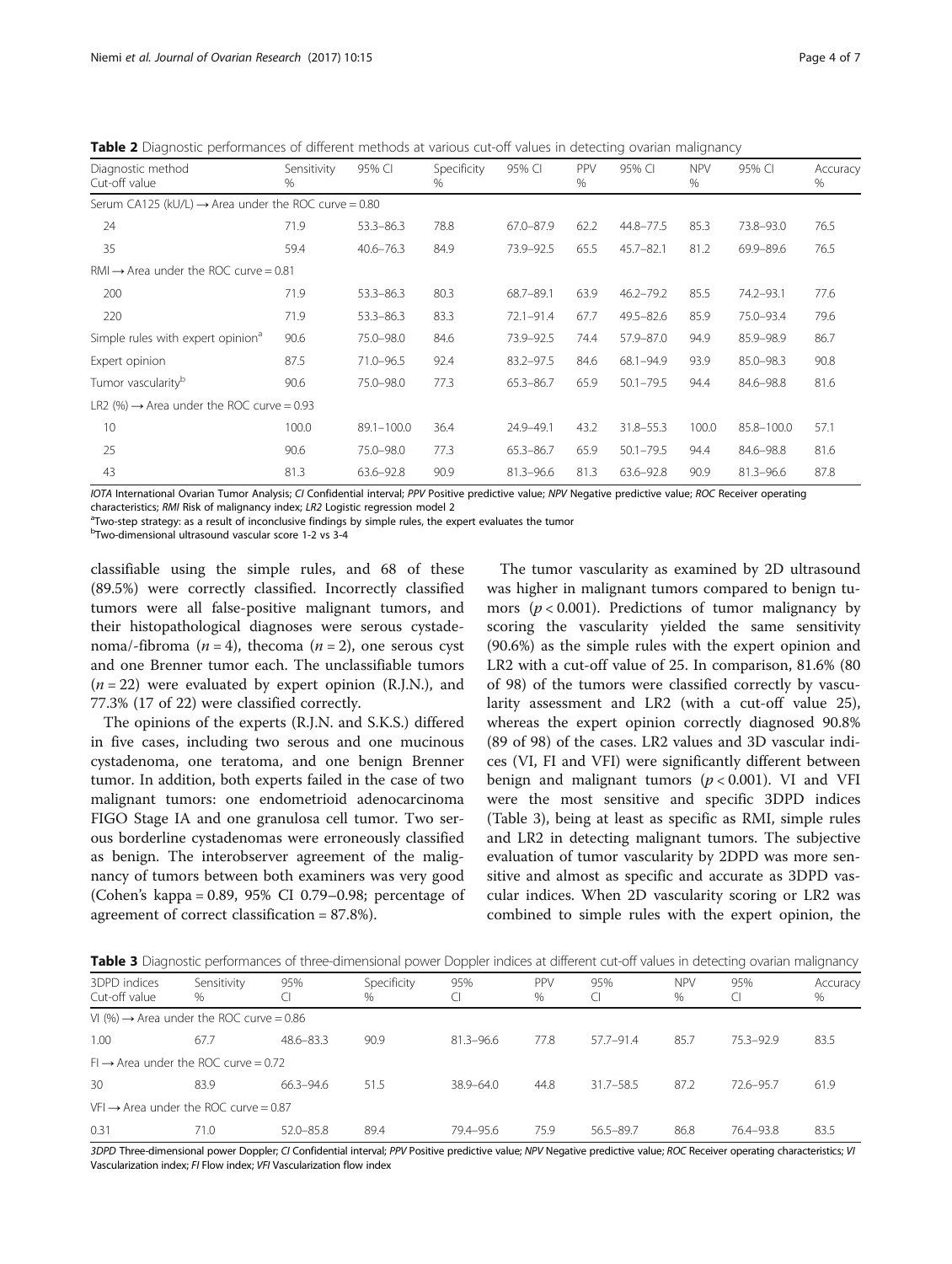specificity slightly increased, albeit at the expense of sensitivity (data not shown).

The interobserver agreement between the two experts was good also in the case of calculated 3DPD indices, as shown in Table 4.

By combining RMI and LR2 with VFI and using suitable cut-off values, the accuracies and specificities of RMI and LR2 improved, while their sensitivities decreased. On the other hand, combining these 3DPD indices with simple rules or the expert opinion did not improve either method's accuracy. Newly created combination models are given in Table [5](#page-5-0).

## **Discussion**

To the best of our knowledge, this is the first study to compare such a large spectrum of various preoperative methods (serum CA125, RMI, simple ultrasound rules, expert opinion, 2DPD and IOTA LR2) along with 3DPD indices for discrimination between benign and malignant ovarian tumors. The results of the present study imply that clinical expert opinion still provides the best method for diagnosing malignant ovarian tumors, with no additional benefit provided by use of 3DPD indices. Regarding the specificity of 3DPD indices, VI and VFI are only as specific as the traditional methods CA125 and RMI, but the combination of them with LR2 and RMI provides a clear improvement of specificity, but unfortunately at the expense of sensitivity.

The present results regarding the superiority of expert opinion are in accordance with previous studies. Timmerman et al. [[5](#page-6-0)] found in their prospective study comparing IOTA-based simple rules, LR1 and LR2, and subjective assessment of the sonologist that expert's opinion is either better or equivalent to the scoring systems.

A weakness of this study is the rather small number of patients, but on the other hand, all the patients were examined by the same investigator, which in turn can be considered to be an advantage. Moreover, the data was assessed by another examiner yielding a very good agreement between both examiners. Another advantage is a quite homogenous patient population, with only four

Table 4 Interobserver agreement between two experts using three-dimensional power Doppler (3DPD) indices

| 3DPD    | Expert opinion 1             | Expert opinion 2             | <i>p</i> -value <sup>a</sup> |  |  |
|---------|------------------------------|------------------------------|------------------------------|--|--|
| indices | Median<br>(25-75% quartiles) | Median<br>(25-75% quartiles) |                              |  |  |
| Μ       | $0.337(0.069 - 1.098)$       | $0.259(0.066 - 0.894)$       | 0.151                        |  |  |
| -FI     | 31.796 (25.308-35.821)       | 31.693 (26.351-36.638)       | 0.839                        |  |  |
| VFI     | $0.112(0.019 - 0.397)$       | $0.079(0.019 - 0.292)$       | 0.257                        |  |  |

3DPD Three-dimensional power Doppler; VI Vascularization index; FI Flow index: VFI Vascularization flow index

<sup>a</sup>Calculated by related-samples Wilcoxon signed rank test

perimenopausal women among 96 postmenopausal patients. A potential bias of the study is that although RMI was originally developed as a triage test for use by a less experienced ultrasound examiner to predict the malignancy of a tumor, in this study it was rather used by an ultrasound expert in parallel with simple rules and LR2 designed to triage patients who should be operated on by a gynecologic oncologist [\[5](#page-6-0), [8\]](#page-6-0). The main rationale for including also RMI was to provide a reader less experienced in ultrasound, with a familiar comparator for the more specific triage methods.

CA125 is widely used as a tumor marker for epithelial ovarian cancer. It is quite accurate among postmenopausal women, while the relatively great number of false-positive results limits its utility in premenopausal setting. Our cut-off value was 35 kU/L, whereas some reports have used lower cut-offs, which might explain the lower sensitivity of CA125 (59.4%) in our study. In a review article on seven studies, the pooled sensitivity and specificity of CA125 in postmenopausal women were 85.9 and 85.2%, respectively [\[17](#page-6-0)]. We also tested a lower cut-off value of 24 kU/L, which clearly improved sensitivity, while somewhat weakening specificity.

In their original study, Jacobs et al. described a sensitivity of 85% and a specificity of 97% for a RMI cut-off level of 200 [\[1\]](#page-6-0). A review of RMI on 13 studies showed that for a cut-off level of 200, the pooled estimate for sensitivity was 78% (95% CI 71–85%) and for specificity was 87% (95% CI 83–91%), which is still better than in our study [[18\]](#page-6-0). The reason for this may be our rather limited sample size, or the fact that the majority of the malignant tumors were of low malignant potential i.e. borderline epithelial, granulosa and Sertoli-Leydig cell tumors, which may have contributed to the less-thanoptimal performance of RMI.

An IOTA-based protocol classified a woman as being at high risk for ovarian malignancy if the estimated LR2 risk was at least 25%, at intermediate risk if LR2 was between 5 and 25% and at low risk if LR2 was below 5% [[19\]](#page-6-0). It has been presumed that the LR2-based protocol is more accurate than the RMI-based protocol, and is recommended to be used instead of RMI in discriminating ovarian tumors and concluding treatment protocols [[19\]](#page-6-0). In the multicenter study of Testa et al., LR2 and RMI achieved AUC values of 0.90 and 0.85, respectively in 1,049 postmenopausal patients [[6](#page-6-0)]. The corresponding AUC values in the present study were quite similar, 0.93 and 0.81. We argue that  $LR2 \geq 25\%$  risk is the most practical value in clinical work because in our study it achieved a negative predictive value of 94.4%.

Different preoperative scoring systems of ovarian tumors were evaluated in the meta-analysis of Kaijser et al. The pooled sensitivity and specificity of simple rules in five validated studies were found to be 93 and 81%,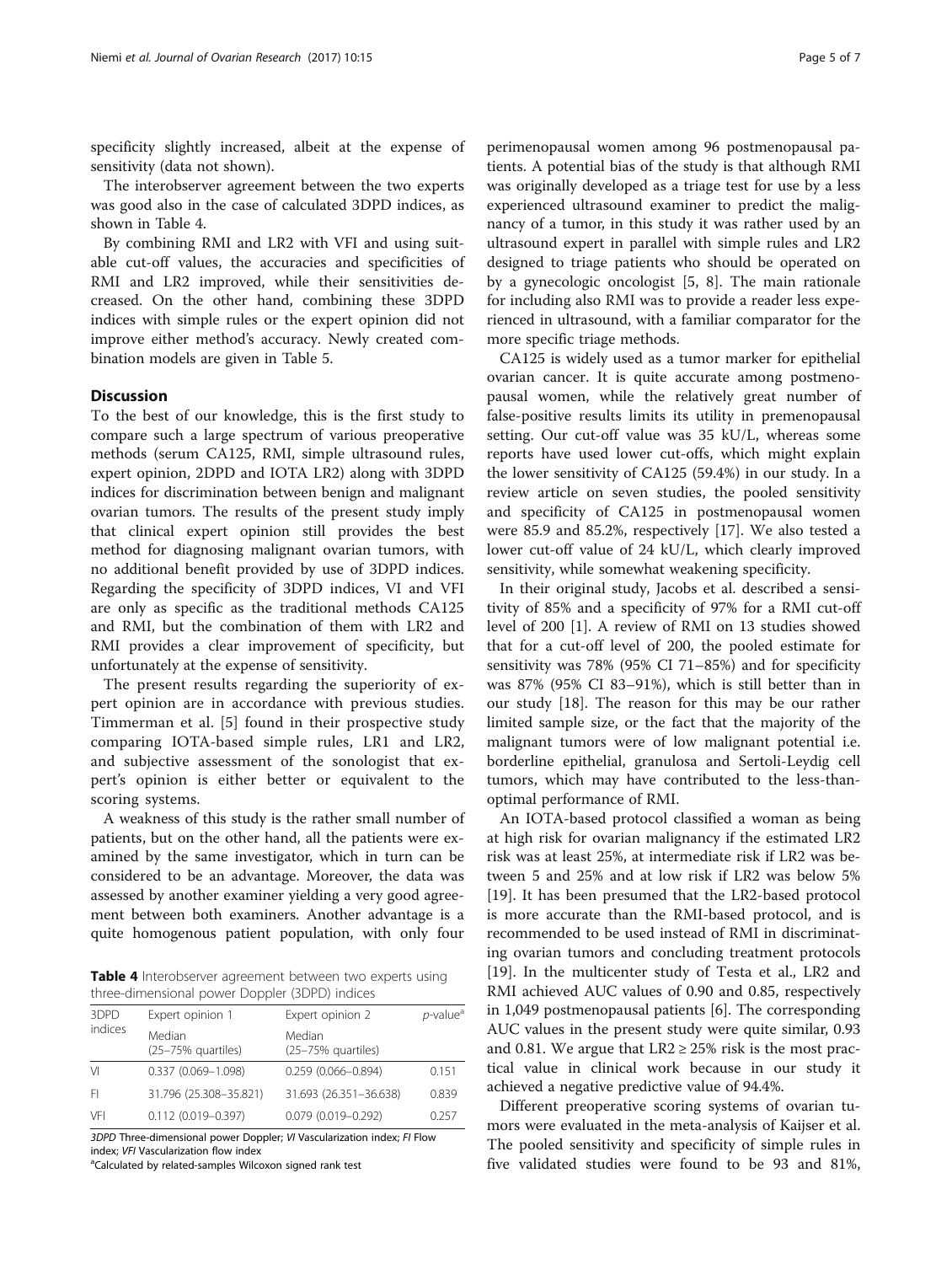<span id="page-5-0"></span>Table 5 Diagnostic performances of combined methods to detect malignancy at specific cut-off values

| Developed method                                               | Sensitivity<br>℆ | 95% CI        | Specificity<br>$\%$ | 95% CI    | <b>PPV</b> | 95% CI         | NPV  | 95% CI    | Accuracy<br>$\%$ |
|----------------------------------------------------------------|------------------|---------------|---------------------|-----------|------------|----------------|------|-----------|------------------|
| $RM > 200$ and $VF > 0.31$                                     | 51.6             | 331-699       | 95.5                | 87.3-99.1 | 84.2       | 60.4–96.6      | 80.8 | 703-888   | 81.4             |
| Simple rules with expert opinion <sup>a</sup> and $VFI > 0.31$ | 71.0             | $52.0 - 85.8$ | 95.5                | 87.3-99.1 | 880        | 68.8–97.5 87.5 |      | 77 6–94 1 | 86.7             |
| $LR2 > 25$ and $VF1 > 0.31$                                    | 64.5             | $454 - 808$   | 97.0                | 89.5-99.6 | 90.9       | 70.8-98.9      | 85.3 | 75.3–92.4 | 86.5             |

IOTA International Ovarian Tumor Analysis; CI Confidential interval; PPV Positive predictive value; NPV Negative predictive value; RMI Risk of malignancy index; VFI

Vascularization flow index: LR2 Logistic regression model 2

<sup>a</sup>Two step-strategy: As a result of inconclusive by simple rules, the expert evaluates the tumor

respectively [[20\]](#page-6-0). However, the inconclusive cases were assessed to be malignant, which differs from our study where in the inconclusive results obtained by the simple rules protocol, the tumors were subjectively classified as being either benign or malignant by the same examiner. This is described as a two-step strategy [\[6\]](#page-6-0). In our data 85/98 of tumors were classified correctly by using this two-step strategy. Only three of 13 incorrectly classified tumors were false negative, or they were malignant although they were classified as benign. We reached equivalent results as the meta-analysis by Testa et al., which yielded a sensitivity of 93% and specificity of 83% for the two-step strategy in postmenopausal women [\[6](#page-6-0)]. Our results are also in line with a large database of IOTA studies which has shown that the pattern recognition by an experienced clinician is the best method in assessing ovarian tumors [\[8](#page-6-0)]. Recently, Piovano et al. showed that when serum CA125 was added to simple rules with subjective assessment for diagnosing ovarian tumors, the diagnostic accuracy increased, with an acceptable cost/benefit ratio [\[21](#page-6-0)].

In recent years, several studies have been published, where 3D ultrasound assessment has been used in gynecological cancers, including ovarian cancer. It has been shown that 3DPD vascular indices are elevated in malignant ovarian tumors [\[22\]](#page-6-0). Jokubkiene et al. also found this difference, but quantitative 3DPD indices of an ovarian tumor measured by another expert did not add any significant information to subjective quantitation by the original examiner of 2DPD findings [\[23](#page-6-0)]. Similarly, Guerriero et al. reported that 3DPD indices failed to improve accuracy as a secondary test for ovarian tumors alongside the evaluation of central vascularization by 2DPD [[24](#page-6-0)]. On the contrary, Geomini et al. found that 3D ultrasonography significantly improved the discrimination of ovarian pathology, when they compared 2D to 3D ultrasound models [[25\]](#page-6-0). Two methods of vascular sampling, manual [\[22](#page-6-0)] and spherical [[23\]](#page-6-0), have been purported to be alternatives to measuring the vascularity of the whole tumor, but based on our experience, the entire tumor should be taken account. In support of this, Kudla and Alcazar have shown that the size of the sphere volume does not affect power Doppler indices [\[26\]](#page-6-0).

Our results do not differ from those of the only previous study that compared simple rules and 3DPD. The study of Silvestre et al. assessed 3DPD examination and simple rules in the identification of ovarian tumors [\[27](#page-6-0)]. They did not use other preoperative diagnostic methods, and the menopausal status of the patients was ignored. Similar to our study, the ovarian tumors were classified by conventional 2DPD according to IOTA vascular scores. They found that VI and VFI differentiated malignant tumors from benign ones, but they were not more accurate than 2D vascular scores. The use of 3D vascular indices did not decrease the number of false positive results obtained by simple rules.

## Conclusions

Combining the 3DPD vascular index VFI with RMI or LR2 may increase the specificity of the diagnostic test, but an ultrasound examination by an experienced clinician still seems to be the most reliable method in the preoperative work-up of ovarian tumors.

#### Abbreviations

2D: Two-dimensional; 2DPD: Two-dimensional power Doppler; 3D: Three-dimensional; 3DPD: Three-dimensional power Doppler; FI: Flow index; IOTA: International Ovarian Tumors Analysis; LR: Logistic regression model; RMI: Risk of malignancy index; VFI: Vascularization flow index; VI: Vascularization index

#### Acknowledgements

Not applicable.

#### Funding

The study was supported by Finnish Cancer Society and Competitive Research Funding of the Tampere University Hospital (Grant 9S040).

#### Availability of data and materials

The datasets used and analysed during the current study are available and can be provided by the corresponding author upon request.

#### Authors' contributions

RN did all the ultrasound examinations and wrote the first draft of the manuscript. SS evaluated the stored data as the second investigator and reviewed the manuscript. TL did the statistical analysis. JM presented the original idea, supervised the study, and revised the manuscript. All authors read and approved the final manuscript.

#### Authors' information

Not applicable.

#### Competing interests

The authors declare that they have no competing interests.